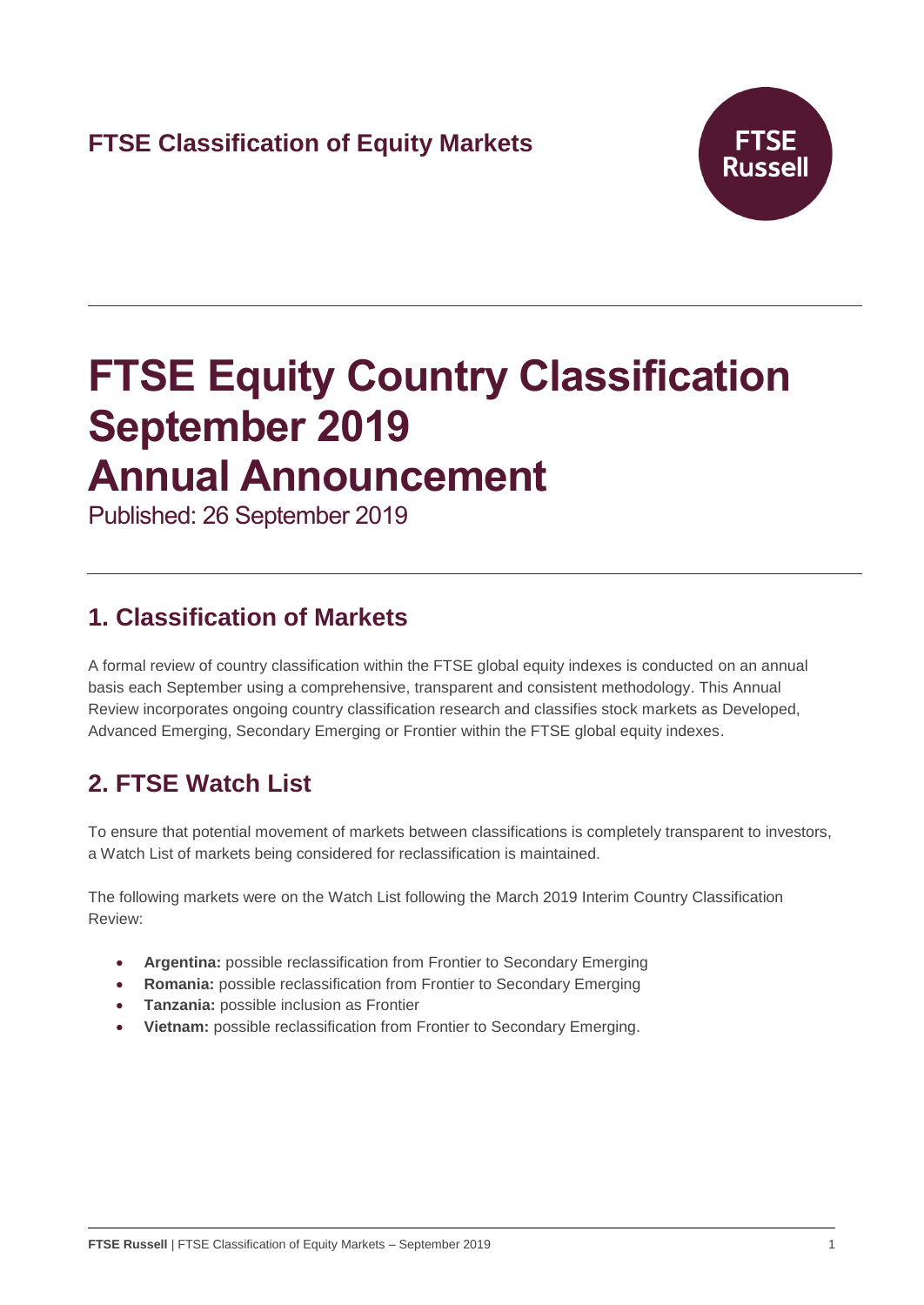# **3. Progress of Watch List markets since March 2019**

## **Secondary Emerging Watch List**

## **Argentina**

Argentina was added to the Watch List in September 2018 for possible reclassification to Secondary Emerging market status. In September 2019, the FTSE Country Classification Advisory Committee supported the following criteria rating changes:

- "No objection to or significant restrictions or penalties applied to the investment of capital or the repatriation of capital and income": downgraded from 'Pass' to 'Not Met'
- "Stock Lending is permitted": upgraded from 'Not Met' to 'Restricted'.

Following the imposition of capital controls on 1 September 2019, FTSE Russell announced that in accordance with the "Index Policy in the Event Clients are Unable to Trade a Market" (see: [link\)](https://research.ftserussell.com/products/downloads/FTSE_Russell_Index_Policy_in_the_Event_Clients_are_Unable_to_Trade_a_Market.pdf?_ga=2.153183672.1461169762.1567512702-465125863.1559563516&_gac=1.254020284.1565371230.EAIaIQobChMI5Ze4nKb24wIVhJyzCh0-PAlvEAAYASAAEgI_tvD_BwE), all index changes for Argentinian securities resulting from the FTSE Frontier September 2019 annual review have been suspended until further notice.

As a result of the imposition of capital controls, **Argentina will be removed from the Watch List for possible reclassification from Frontier to Secondary Emerging market status and retained as a Frontier market within FTSE Russell indexes.**

FTSE Russell continues to engage with the Argentinian market authorities and will provide an update on the Frontier market status of Argentina and the treatment of Argentinian securities within the FTSE Frontier Index Series once further clarification is obtained on the longevity of the capital controls.

### **Romania**

FTSE Russell is pleased to announce that **Romania will be assigned Secondary Emerging market status** effective in conjunction with the FTSE Global Equity Index Series (GEIS) semi-annual review in September 2020.

Romania was added to the Watch List in September 2016 for possible reclassification to Secondary Emerging market status.

As part of the Annual Review the FTSE Country Classification Advisory Committee supported the following criterion rating change:

• "Liquidity – Sufficient broad market liquidity to support sizeable global investment": upgraded from 'Restricted' to 'Pass'.

Consequently, Romania meets the nine FTSE Quality of Markets criteria required for Secondary Emerging market status within the FTSE Country Classification scheme.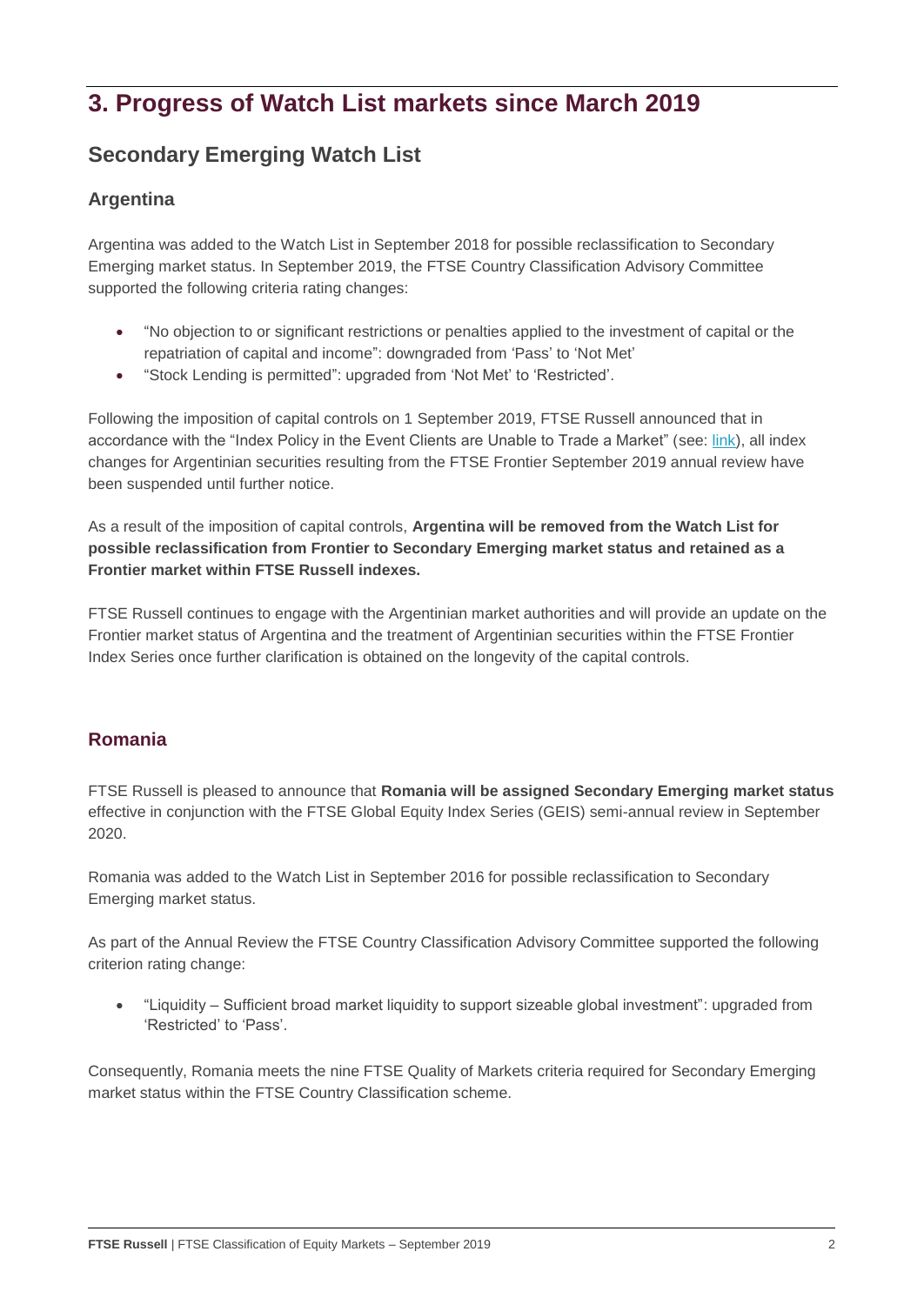The below table illustrates the three Romanian securities that meet the FTSE Global All Cap Index eligibility screens based on data as of close of 28 June 2019:

| <b>Company Name</b>                            | Size Segment |
|------------------------------------------------|--------------|
| Societatea Nationala De Gaze Naturale - ROMGAZ | Mid          |
| Banco Transilvania                             | Mid          |
| <b>BRD-Groupe Societe Generale</b>             | Small        |

The below table illustrates the projected percentage weight in index of the three eligible Romanian securities in the FTSE global headline indexes based on data as of close 30 August 2019 and following the completion of the inclusion of Saudi Arabia and Phase One of China A as of March 2020:

| <b>Index Name</b>                              | <b>Romania Projected % Weight in Index</b> |
|------------------------------------------------|--------------------------------------------|
| <b>FTSE Global All Cap (Large/Mid/Small)</b>   | $0.008\%$                                  |
| <b>FTSE All-World (Large/Mid)</b>              | $0.009\%$                                  |
| <b>FTSE Emerging All Cap (Large/Mid/Small)</b> | 0.078%                                     |
| <b>FTSE Emerging (Large/Mid)</b>               | 0.085%                                     |

Full details of the implementation are set out in a separate FAQ (see: [link\)](https://research.ftserussell.com/products/downloads/FTSE_FAQ_Document_Romania.pdf).

FTSE Russell congratulates the Romanian market authorities on attaining Secondary Emerging market status.

## **Vietnam**

Vietnam was added to the Watch List in September 2018 for possible reclassification to Secondary Emerging market status. Vietnam continues to fail the "Clearing & Settlement – T+2/T+3" criterion which is currently rated as 'Restricted', due to the market practice of conducting a pre-trading check to ensure the availability of funds prior to trade execution.

Additional improvements are sought with regard to the registration of new accounts where market practice can extend the registration process and also the introduction of an efficient mechanism to facilitate trading in securities that have reached, or are approaching, their foreign ownership limit between non-domestic investors.

FTSE Russell acknowledges the constructive interaction with the Vietnam market authorities over the last twelve months and recognises their efforts to develop and improve the capital market. FTSE Russell looks forward to continuing the engagement.

**Vietnam is retained on the Watch List as a Frontier market** and will be reviewed for possible reclassification as a Secondary Emerging market within the FTSE Country Classification scheme at the Annual Review in September 2020.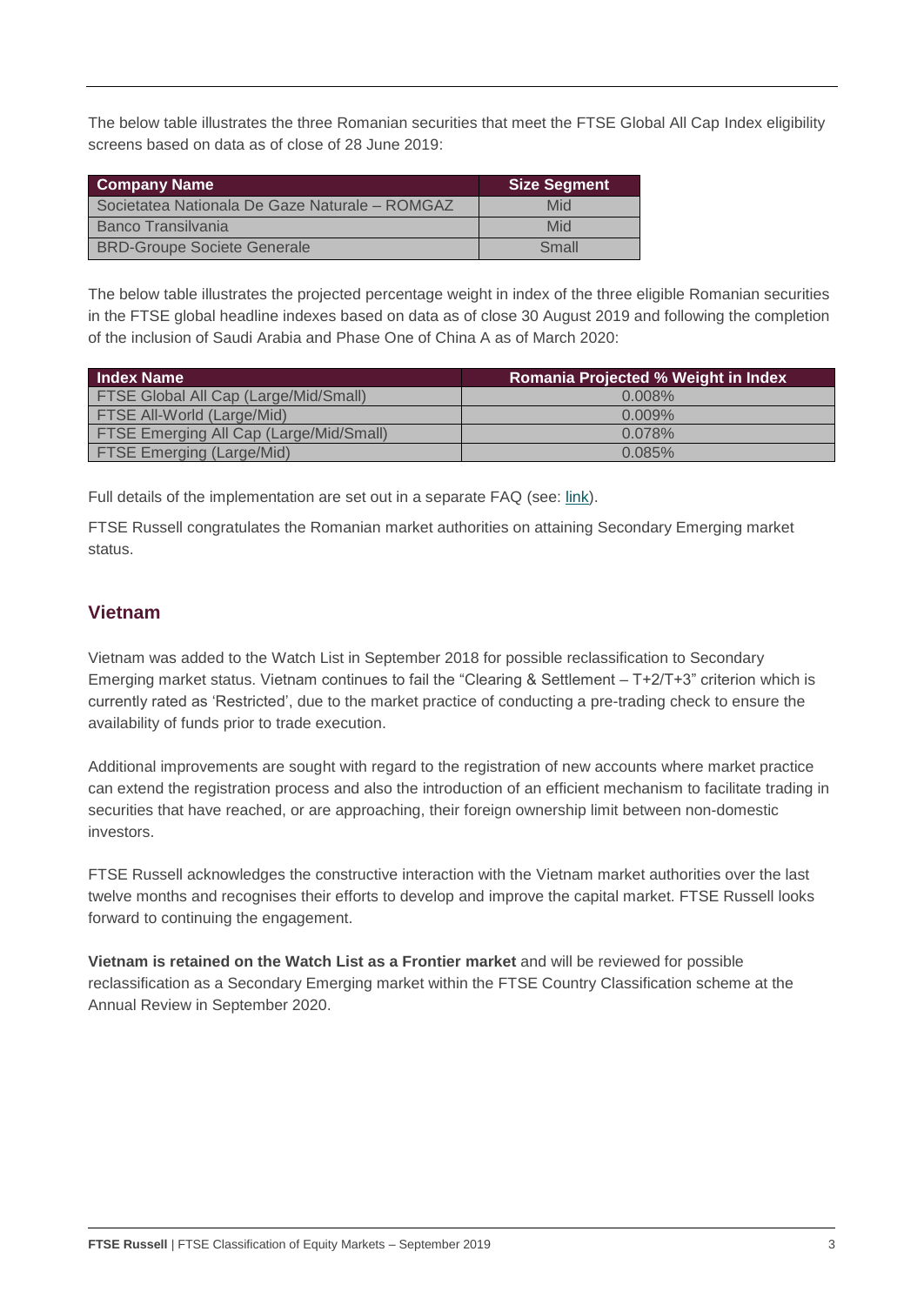## **Frontier Watch List**

## **Tanzania**

FTSE Russell is pleased to announce that **Tanzania will be assigned Frontier market status** within the FTSE Country Classification scheme commencing at the FTSE Frontier annual review in September 2020.

Tanzania was added to the Watch List in September 2018 for possible inclusion as a Frontier market and meets the five FTSE Quality of Markets criteria required for Frontier market status within the FTSE Country Classification scheme.

FTSE Russell congratulates the Tanzanian market authorities on attaining Frontier market status.

## **Other Market Engagements**

#### **Peru**

FTSE Russell is currently engaging with the Peruvian market authorities in response to the number of Peruvian securities within the FTSE Global All Cap Index decreasing to one stock. FTSE Russell will provide an update on the continuing Secondary Emerging market status of Peru as part of the March 2020 Country Classification Interim Review.

# **4. The September 2019 Watch List is as follows:**

• **Vietnam:** possible reclassification from Frontier to Secondary Emerging.

For more information please visit:<https://www.ftserussell.com/equity-country-classification>

# **5. Confirmed reclassifications pending implementation**

In addition to the reclassification of Romania and Tanzania, the following confirmed reclassifications are in transition:

- **China A Share** (available via the Northbound Stock Connect Scheme Buy-and-Sell-List): Phase 1 reclassification from Unclassified to Secondary Emerging market status, effective in three tranches, which commenced in June 2019 and will be completed in March 2020.
- **Saudi Arabia:** reclassification from Unclassified to Secondary Emerging market status, effective in five tranches, which commenced in March 2019 and will be completed in March 2020.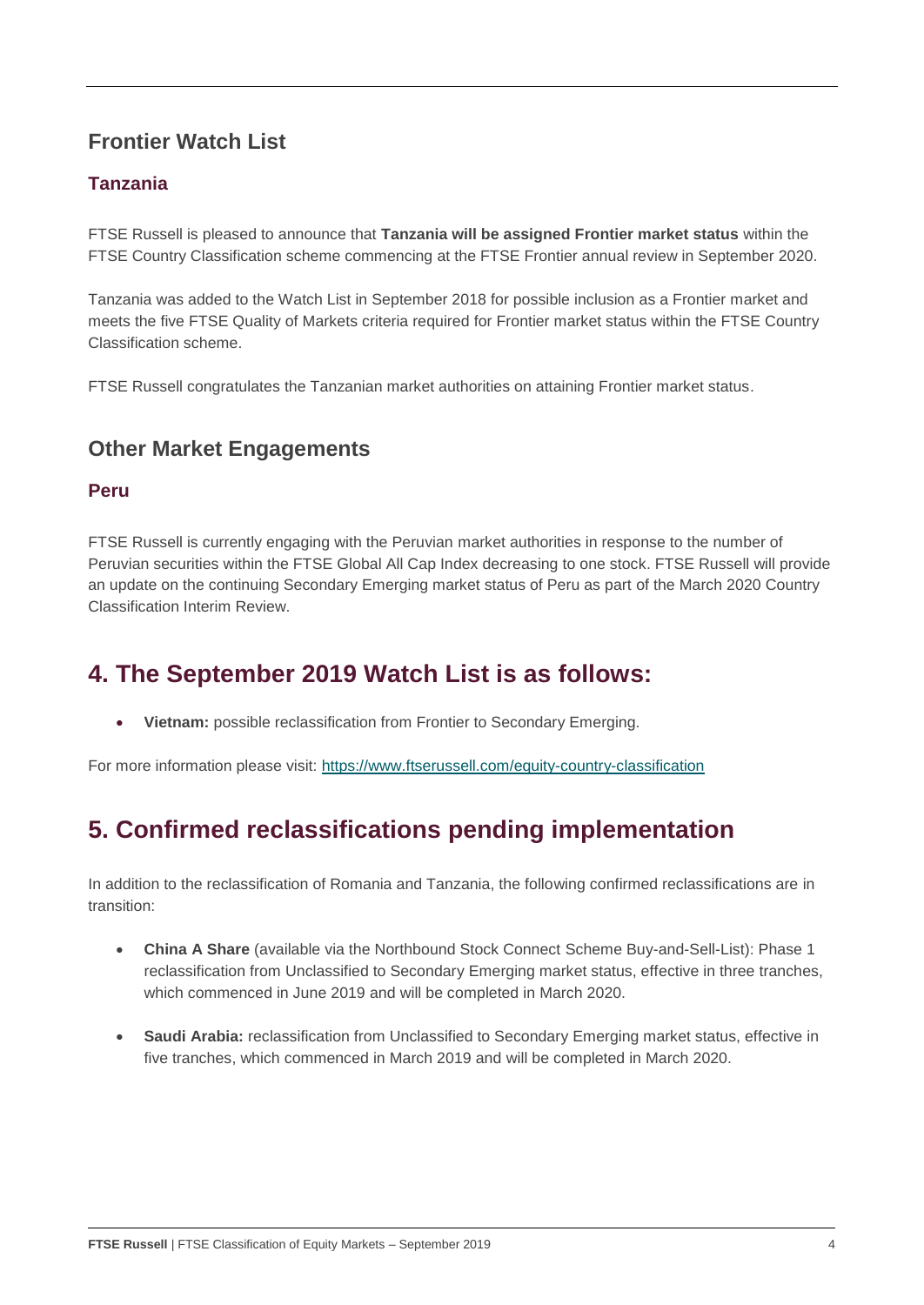The below table illustrates the index inclusion dates of the confirmed country classification changes that are awaiting implementation:

| <b>Market</b>                                                                           | <b>Reclassification</b>                                                                             | <b>December</b><br>2019 | <b>March 2020</b> | <b>June 2020</b> | <b>September</b><br>2020 |
|-----------------------------------------------------------------------------------------|-----------------------------------------------------------------------------------------------------|-------------------------|-------------------|------------------|--------------------------|
| Saudi Arabia                                                                            | Secondary<br>Emerging in 5<br><b>Tranches</b>                                                       |                         | Tranche 5:<br>25% |                  |                          |
| China A Share<br>(Northbound<br><b>Stock Connect</b><br>Scheme Buy-<br>and-Sell-List) * | Secondary<br>Emerging in 3<br><b>Tranches</b><br>(Phase 1)                                          |                         | Tranche 3:<br>40% |                  |                          |
| Romania                                                                                 | Secondary<br>Emerging in 1<br>Tranche                                                               |                         |                   |                  | 100%                     |
| Tanzania                                                                                | Frontier in 1<br>Tranche                                                                            |                         |                   |                  | 100%                     |
|                                                                                         | *Phase 1 inclusion of China A Share is based on 25% of the eligible security's investability weight |                         |                   |                  |                          |

FAQs supporting the China A Share and Saudi Arabia market transitions are available at: <https://www.ftserussell.com/equity-country-classification>

# **6. Changes to the FTSE Equity Quality of Markets Matrix**

FTSE Russell regularly reviews the FTSE Quality of Markets matrix to ensure that the 21 criteria continue to be relevant and reflect developments in the equity capital markets. As a result of the latest review, FTSE Russell will be introducing enhancements to the FTSE Quality of Markets matrix by 1 January 2020 against which markets will be evaluated from September 2020.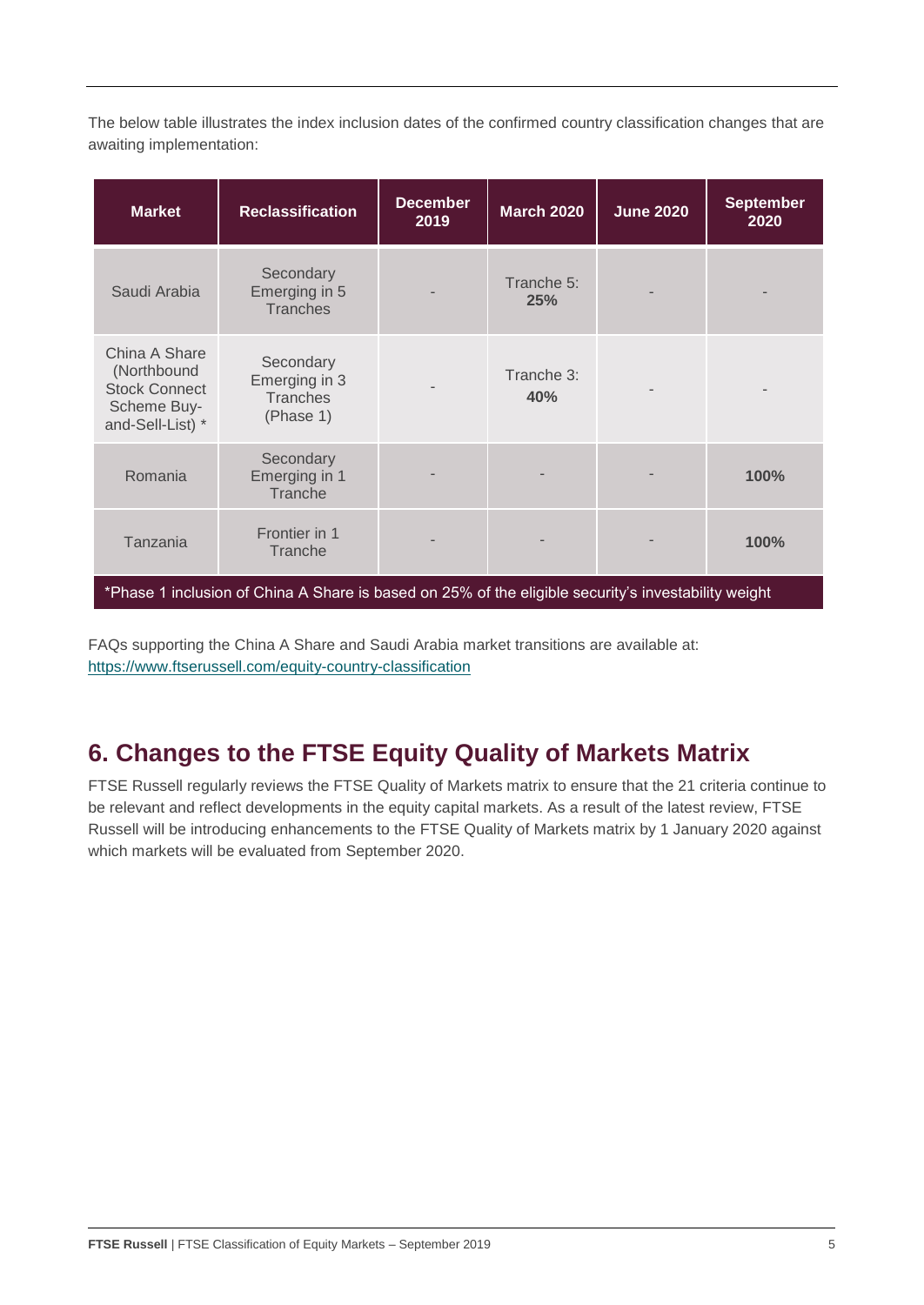The table below shows the FTSE classification of equity markets as at September 2019.

| <b>Developed</b>   | <b>Advanced Emerging</b> | <b>Secondary Emerging</b> | <b>Frontier</b>             |
|--------------------|--------------------------|---------------------------|-----------------------------|
| Australia          | <b>Brazil</b>            | Chile                     | Argentina                   |
| Austria            | Czech Republic           | China**                   | <b>Bahrain</b>              |
| Belgium/Luxembourg | Greece                   | Colombia                  | Bangladesh                  |
| Canada             | Hungary                  | Egypt                     | <b>Botswana</b>             |
| Denmark            | Malaysia                 | India                     | <b>Bulgaria</b>             |
| Finland            | Mexico                   | Indonesia                 | Côte d'Ivoire               |
| France             | South Africa             | Kuwait                    | Croatia                     |
| Germany            | Taiwan                   | Pakistan                  | Cyprus                      |
| Hong Kong          | Thailand                 | Peru                      | Estonia                     |
| Ireland            | Turkey                   | Philippines               | Ghana                       |
| Israel             |                          | Qatar                     | Iceland***                  |
| Italy              |                          | Russia                    | Jordan                      |
| Japan              |                          | Saudi Arabia*             | Kazakhstan                  |
| <b>Netherlands</b> |                          | <b>UAE</b>                | Kenya                       |
| New Zealand        |                          |                           | Latvia                      |
| Norway             |                          |                           | Lithuania                   |
| Poland             |                          |                           | Malta                       |
| Portugal           |                          |                           | Mauritius                   |
| Singapore          |                          |                           | Morocco                     |
| South Korea        |                          |                           | Nigeria                     |
| Spain              |                          |                           | Oman                        |
| Sweden             |                          |                           | Palestine                   |
| Switzerland        |                          |                           | Republic of North Macedonia |
| UK                 |                          |                           | Romania****                 |
| <b>USA</b>         |                          |                           | Serbia                      |
|                    |                          |                           | Slovak Republic             |
|                    |                          |                           | Slovenia                    |
|                    |                          |                           | Sri Lanka                   |
|                    |                          |                           | Tunisia                     |
|                    |                          |                           | Vietnam                     |
|                    |                          |                           |                             |
|                    |                          |                           | *****Tanzania               |

\*Saudi Arabia reclassification to Secondary Emerging commenced in March 2019 and is to be completed by March 2020. \*\*China A Share reclassification to Secondary Emerging commenced in June 2019 and is to be completed by March 2020. \*\*\*Iceland reclassified as Frontier, effective with the annual review of the FTSE Frontier Index Series in September 2019. \*\*\*\*Romania to be reclassified as Secondary Emerging effective with the FTSE GEIS semi-annual review in September 2020. \*\*\*\*\*Tanzania to be reclassified as Frontier effective with the annual review of the FTSE Frontier Index Series in September 2020.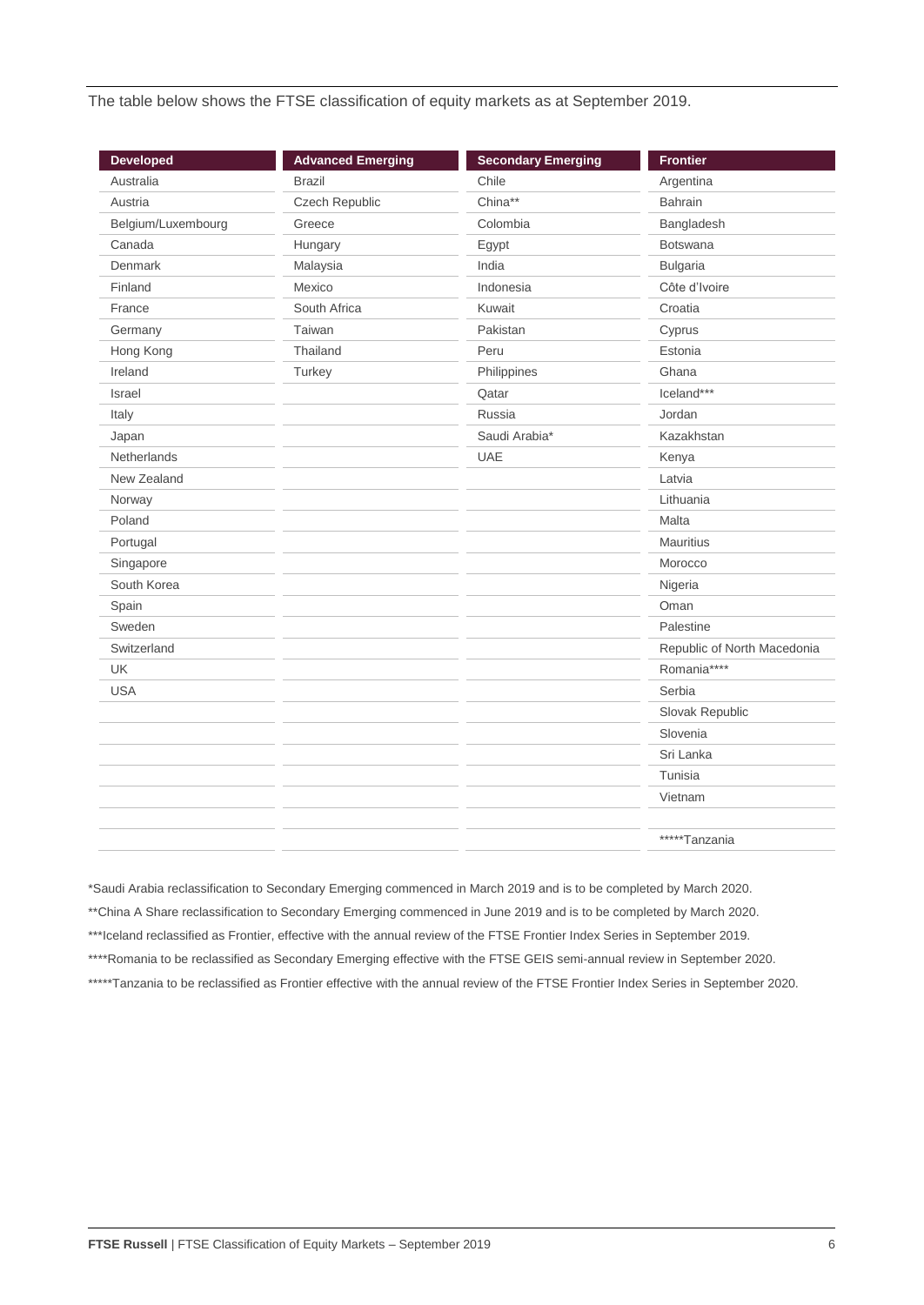## **Matrix of markets**

(Source: FTSE Russell as at September 2019. Past performance is no guarantee of future results. Please see disclaimer for important legal information).

|                        |                        |           |                                                                                                                                 |                   |            | <b>SEGMENTS</b>                                          |           | <b>AMERICAS</b><br><b>ASIA PACIFIC</b> |                        |                        |                  |                 |                    |                         |                                                   |                        |                |                         |                                  |                        | <b>EUROPE</b>                   |                               |                                                         |                                 |                                                   |           |           |           |                 |                        |                       |                                          |                                                |                  | <b>MEA</b>       |                        |                                    |                         |                                              |                              |                                    |                          |                  |                 |                                                               |           |                    |
|------------------------|------------------------|-----------|---------------------------------------------------------------------------------------------------------------------------------|-------------------|------------|----------------------------------------------------------|-----------|----------------------------------------|------------------------|------------------------|------------------|-----------------|--------------------|-------------------------|---------------------------------------------------|------------------------|----------------|-------------------------|----------------------------------|------------------------|---------------------------------|-------------------------------|---------------------------------------------------------|---------------------------------|---------------------------------------------------|-----------|-----------|-----------|-----------------|------------------------|-----------------------|------------------------------------------|------------------------------------------------|------------------|------------------|------------------------|------------------------------------|-------------------------|----------------------------------------------|------------------------------|------------------------------------|--------------------------|------------------|-----------------|---------------------------------------------------------------|-----------|--------------------|
|                        |                        |           |                                                                                                                                 |                   |            |                                                          |           |                                        |                        |                        |                  |                 |                    |                         |                                                   |                        |                |                         |                                  |                        |                                 |                               |                                                         |                                 |                                                   |           |           |           |                 |                        |                       |                                          |                                                |                  |                  |                        |                                    |                         |                                              |                              |                                    |                          |                  |                 |                                                               |           |                    |
|                        |                        |           |                                                                                                                                 |                   |            |                                                          |           |                                        |                        |                        |                  |                 |                    |                         |                                                   |                        |                |                         |                                  |                        |                                 |                               |                                                         |                                 |                                                   |           |           |           |                 |                        |                       |                                          |                                                |                  |                  |                        |                                    |                         |                                              |                              |                                    |                          |                  |                 |                                                               |           |                    |
|                        |                        |           | All-World Asia Pacific ex Japan, Australia, New Zealand, India &<br>All-World Asia ex Japan, Hong Kong, Australia & New Zealand |                   |            |                                                          |           |                                        |                        |                        |                  |                 |                    |                         |                                                   |                        |                |                         |                                  |                        |                                 |                               |                                                         |                                 |                                                   |           |           |           |                 |                        |                       |                                          |                                                |                  |                  |                        |                                    |                         |                                              |                              |                                    |                          |                  |                 |                                                               |           |                    |
|                        |                        |           |                                                                                                                                 |                   |            |                                                          |           |                                        |                        |                        |                  |                 |                    |                         |                                                   |                        |                |                         |                                  |                        |                                 |                               |                                                         |                                 |                                                   |           |           |           |                 |                        |                       |                                          |                                                |                  |                  |                        |                                    |                         |                                              |                              |                                    |                          |                  |                 |                                                               |           |                    |
|                        |                        |           |                                                                                                                                 |                   |            | All-World Asia Pacific ex Japan, Australia & New Zealand |           |                                        |                        |                        |                  |                 |                    |                         |                                                   |                        |                |                         |                                  |                        |                                 |                               |                                                         |                                 |                                                   |           |           |           |                 |                        |                       |                                          |                                                |                  |                  |                        |                                    |                         |                                              |                              |                                    |                          |                  |                 |                                                               |           |                    |
|                        |                        |           |                                                                                                                                 |                   |            |                                                          |           |                                        |                        |                        |                  |                 |                    |                         |                                                   |                        |                |                         |                                  |                        |                                 |                               |                                                         |                                 | All-World Asia Pacific ex Japan, India & Pakistan |           |           |           |                 |                        |                       |                                          |                                                |                  |                  |                        |                                    |                         |                                              |                              |                                    |                          |                  |                 |                                                               |           |                    |
|                        |                        |           |                                                                                                                                 |                   |            |                                                          |           |                                        |                        |                        |                  |                 |                    |                         |                                                   |                        |                |                         |                                  |                        |                                 |                               |                                                         |                                 |                                                   |           |           |           |                 |                        |                       |                                          |                                                |                  |                  |                        |                                    |                         |                                              |                              |                                    |                          |                  |                 |                                                               |           |                    |
|                        |                        |           |                                                                                                                                 |                   |            |                                                          |           |                                        |                        |                        |                  |                 |                    |                         |                                                   |                        |                |                         |                                  |                        |                                 |                               |                                                         |                                 |                                                   |           |           |           |                 |                        |                       |                                          |                                                |                  |                  |                        |                                    |                         |                                              |                              |                                    |                          |                  |                 |                                                               |           |                    |
|                        |                        |           |                                                                                                                                 |                   |            |                                                          |           |                                        |                        |                        |                  |                 |                    |                         |                                                   |                        |                |                         |                                  |                        |                                 |                               |                                                         |                                 |                                                   |           |           |           |                 |                        |                       |                                          |                                                |                  |                  |                        |                                    |                         |                                              |                              |                                    |                          |                  |                 |                                                               |           |                    |
|                        |                        |           |                                                                                                                                 |                   |            |                                                          |           |                                        |                        |                        |                  |                 |                    |                         |                                                   |                        |                |                         |                                  |                        |                                 |                               |                                                         |                                 |                                                   |           |           |           |                 |                        |                       |                                          |                                                |                  |                  |                        |                                    |                         |                                              |                              |                                    |                          |                  |                 |                                                               |           |                    |
|                        |                        |           |                                                                                                                                 |                   |            |                                                          |           |                                        |                        |                        |                  |                 |                    |                         |                                                   |                        |                |                         |                                  |                        |                                 |                               |                                                         |                                 |                                                   |           |           |           |                 |                        |                       |                                          |                                                |                  |                  |                        |                                    |                         |                                              |                              |                                    |                          |                  |                 |                                                               |           |                    |
|                        |                        |           |                                                                                                                                 | Advanced Emerging |            | Secondary Emerging                                       |           |                                        | All-World ex USA       |                        | Developed ex USA | Developed ex NA | All-World Americas | All-World North America | All-World Latin America<br>Emerging Latin America | All-World ex Japan     |                |                         | Developed ex Japan (FTSE Kaigai) | Developed Asia Pacific | Developed Asia Pacific ex Japan | Developed Europe Asia Pacific | All-World Europe-Asia Pacific<br>All-World Asia Pacific | All-World Asia Pacific ex Japan |                                                   |           |           |           |                 | All-World Grater China | Emerging Asia Pacific |                                          | Developed ex Eurozone<br>All-World ex Eurozone | Developed ex UK  | Developed Europe | Developed Europe ex UK | Developed Europe ex Eurozone ex UK |                         | All-World Europe ex UK<br>All-World Eurozone | All-World Europe ex Eurozone | All-World Europe ex Eurozone ex UK | All-World Eastern Europe |                  | Emerging Europe | All-World ex South Africa<br>All-World Middle East and Africa |           |                    |
|                        |                        |           |                                                                                                                                 |                   |            |                                                          |           | All-World BRIC                         |                        | All-World ex NA        |                  |                 |                    |                         |                                                   |                        | World ex Japan | All-World ex Asia       |                                  |                        |                                 |                               |                                                         |                                 |                                                   |           |           |           | All-World Asean |                        |                       | All-World ex UK                          |                                                |                  |                  |                        |                                    | All-World Europe        |                                              |                              |                                    |                          | All-World Nordic |                 |                                                               |           |                    |
|                        | All-World              | World     | Developed                                                                                                                       |                   | Emerging   |                                                          | EMEA      |                                        |                        |                        |                  |                 |                    |                         |                                                   |                        |                |                         |                                  |                        |                                 |                               |                                                         |                                 |                                                   |           |           |           |                 |                        |                       |                                          |                                                |                  |                  |                        |                                    |                         |                                              |                              |                                    |                          |                  |                 |                                                               |           |                    |
|                        |                        |           |                                                                                                                                 |                   |            |                                                          |           |                                        |                        |                        |                  |                 |                    |                         |                                                   |                        |                |                         |                                  |                        |                                 |                               |                                                         |                                 |                                                   |           |           |           |                 |                        |                       |                                          |                                                |                  |                  |                        |                                    |                         |                                              |                              |                                    |                          |                  |                 |                                                               |           |                    |
| Australia              | $\bullet$              |           |                                                                                                                                 |                   |            |                                                          |           |                                        | $\bullet$              | $\bullet$              | $\bullet$        | $\bullet$       |                    |                         |                                                   |                        |                |                         |                                  |                        |                                 |                               |                                                         |                                 |                                                   |           |           |           |                 |                        |                       | ٠<br>$\bullet$                           | $\bullet$                                      |                  |                  |                        |                                    |                         |                                              |                              |                                    |                          |                  |                 | $\bullet$                                                     |           | Australia          |
| Austria                |                        |           |                                                                                                                                 |                   |            |                                                          | $\bullet$ |                                        | $\bullet$              |                        |                  |                 |                    |                         |                                                   |                        |                |                         |                                  |                        |                                 | $\bullet$<br>٠                |                                                         |                                 |                                                   |           |           |           |                 |                        |                       | $\bullet$                                |                                                | $\bullet$        | $\bullet$        |                        |                                    | $\bullet$<br>$\bullet$  | $\bullet$                                    |                              |                                    |                          |                  |                 | $\bullet$                                                     |           | Austria            |
| Belgium/Luxembourg     | $\bullet$              |           |                                                                                                                                 |                   |            |                                                          |           |                                        | $\bullet$              |                        | $\bullet$        |                 |                    |                         |                                                   |                        |                |                         |                                  |                        |                                 | $\bullet$<br>$\bullet$        |                                                         |                                 |                                                   |           |           |           |                 |                        |                       | $\bullet$                                |                                                |                  | $\bullet$        |                        |                                    | $\bullet$<br>$\bullet$  | $\bullet$                                    |                              |                                    |                          |                  |                 | $\bullet$                                                     |           | Belgium/Luxembourg |
| Brazil                 | $\bullet$              |           |                                                                                                                                 |                   | $\epsilon$ |                                                          |           | $\bullet$                              | $\bullet$              | ٠                      |                  |                 | ٠                  |                         | $\bullet$<br>$\bullet$                            |                        |                |                         |                                  |                        |                                 |                               |                                                         |                                 |                                                   |           |           |           |                 |                        |                       | ٠                                        |                                                |                  |                  |                        |                                    |                         |                                              |                              |                                    |                          |                  |                 | $\bullet$                                                     |           | Brazil             |
| Canada                 | $\bullet$              |           |                                                                                                                                 |                   |            |                                                          |           |                                        | $\bullet$              |                        | $\bullet$        |                 | ٠                  | $\bullet$               |                                                   |                        |                |                         |                                  |                        |                                 |                               |                                                         |                                 |                                                   |           |           |           |                 |                        |                       | ٠<br>٠                                   | $\bullet$                                      | ٠                |                  |                        |                                    |                         |                                              |                              |                                    |                          |                  |                 | $\bullet$                                                     |           | Canada             |
| Chile                  | $\bullet$              |           |                                                                                                                                 |                   | $\bullet$  |                                                          |           |                                        | ٠                      | $\bullet$              |                  |                 | ٠                  |                         | ٠<br>$\bullet$                                    |                        |                |                         |                                  |                        |                                 |                               |                                                         |                                 |                                                   |           |           |           |                 |                        |                       | ٠<br>٠                                   |                                                |                  |                  |                        |                                    |                         |                                              |                              |                                    |                          |                  |                 | $\bullet$                                                     |           | Chile              |
| China                  | $\bullet$              |           |                                                                                                                                 |                   |            |                                                          |           | $\bullet$                              | $\bullet$              | $\bullet$              |                  |                 |                    |                         |                                                   | c                      |                |                         |                                  |                        |                                 |                               | $\bullet$<br>$\bullet$                                  | $\bullet$                       | $\bullet$                                         | $\bullet$ | $\bullet$ | $\bullet$ |                 | $\bullet$              | $\bullet$             | ٠<br>٠                                   |                                                |                  |                  |                        |                                    |                         |                                              |                              |                                    |                          |                  |                 | $\bullet$                                                     |           | China              |
| Colombia               | $\bullet$              |           |                                                                                                                                 |                   |            |                                                          |           |                                        | $\bullet$              | $\bullet$              |                  |                 | ٠                  |                         | ٠<br>$\bullet$                                    | $\bullet$              |                | $\bullet$               |                                  |                        |                                 |                               |                                                         |                                 |                                                   |           |           |           |                 |                        |                       | ٠<br>٠                                   |                                                |                  |                  |                        |                                    |                         |                                              |                              |                                    |                          |                  |                 | $\bullet$                                                     |           | Colombia           |
| Czech Republic         | $\bullet$              |           |                                                                                                                                 |                   |            |                                                          |           |                                        | $\bullet$              | $\bullet$              |                  |                 |                    |                         |                                                   |                        |                |                         |                                  |                        |                                 | $\bullet$                     |                                                         |                                 |                                                   |           |           |           |                 |                        |                       | ٠                                        |                                                |                  |                  |                        |                                    | $\bullet$               | ٠                                            | $\bullet$                    | $\bullet$                          |                          |                  | $\bullet$       | $\bullet$                                                     |           | Czech Republic     |
| Denmark                | $\bullet$              |           |                                                                                                                                 |                   |            |                                                          | $\bullet$ |                                        | $\bullet$              | $\bullet$              | $\bullet$        | $\bullet$       |                    |                         |                                                   |                        |                |                         |                                  |                        |                                 | $\bullet$<br>$\bullet$        |                                                         |                                 |                                                   |           |           |           |                 |                        |                       | $\bullet$                                |                                                |                  | $\bullet$        | ٠                      | $\bullet$                          | $\bullet$               | ٠                                            | $\bullet$                    | ٠                                  |                          | $\bullet$        |                 | $\bullet$                                                     |           | Denmark            |
| Egypt                  | $\bullet$              |           |                                                                                                                                 |                   | $\bullet$  | $\bullet$                                                | $\bullet$ |                                        | $\bullet$              | $\bullet$              |                  |                 |                    |                         |                                                   |                        |                |                         |                                  |                        |                                 |                               |                                                         |                                 |                                                   |           |           |           |                 |                        |                       | ٠                                        |                                                |                  |                  |                        |                                    |                         |                                              |                              |                                    |                          |                  |                 | $\bullet$                                                     | $\bullet$ | Egypt              |
| Finland                | $\bullet$              |           |                                                                                                                                 |                   |            |                                                          | $\bullet$ |                                        |                        |                        | ٠                | $\bullet$       |                    |                         |                                                   |                        |                |                         |                                  |                        |                                 | $\bullet\;\bullet$            |                                                         |                                 |                                                   |           |           |           |                 |                        |                       | $\bullet$                                |                                                | $\bullet$        | $\bullet$        |                        |                                    | ٠<br>$\bullet$          | $\bullet$                                    |                              |                                    |                          | ٠                |                 | $\bullet$                                                     |           | Finland            |
| France                 | $\bullet$              |           |                                                                                                                                 |                   |            |                                                          | $\bullet$ |                                        | $\bullet$              |                        | ٠                | $\epsilon$      |                    |                         |                                                   |                        |                |                         |                                  |                        |                                 | $\bullet$<br>$\bullet$        |                                                         |                                 |                                                   |           |           |           |                 |                        |                       | ٠                                        |                                                | $\bullet$        | $\bullet$        | ٠                      |                                    | ٠                       | $\bullet$                                    |                              |                                    |                          |                  |                 | $\bullet$                                                     |           | France             |
| Germany                | $\bullet$              |           |                                                                                                                                 |                   |            |                                                          | $\bullet$ |                                        | $\bullet$              | ٠                      | ٠                | $\bullet$       |                    |                         |                                                   |                        |                |                         |                                  |                        |                                 | $\bullet$<br>$\bullet$        |                                                         |                                 |                                                   |           |           |           |                 |                        |                       | $\bullet$                                |                                                | ٠                | ٠                | ٠                      |                                    | ٠                       | $\bullet$                                    |                              |                                    |                          |                  |                 | $\bullet$                                                     |           | Germany            |
| Greece                 | $\bullet$              |           |                                                                                                                                 | $\bullet$         |            |                                                          | $\bullet$ |                                        | $\bullet$              | ٠                      |                  |                 |                    |                         |                                                   |                        |                |                         |                                  |                        |                                 | $\bullet$                     |                                                         |                                 |                                                   |           |           |           |                 |                        |                       | ٠                                        |                                                |                  |                  |                        |                                    | ٠                       | $\bullet$<br>$\bullet$                       |                              |                                    |                          |                  | ٠               | $\bullet$                                                     |           | Greece             |
| Hong Kong              | $\bullet$              | $\bullet$ |                                                                                                                                 |                   |            |                                                          |           |                                        | $\bullet$              | $\bullet$              | $\bullet$        | $\bullet$       |                    |                         |                                                   |                        |                |                         |                                  |                        |                                 |                               |                                                         |                                 |                                                   |           |           | $\bullet$ |                 | $\bullet$              |                       | ٠<br>$\bullet$                           | $\bullet$                                      | ٠                |                  |                        |                                    |                         |                                              |                              |                                    |                          |                  |                 | $\bullet$                                                     |           | Hong Kong          |
| Hungary<br>India       | $\bullet$<br>$\bullet$ |           |                                                                                                                                 |                   | $\bullet$  |                                                          | $\bullet$ | $\bullet$                              | $\bullet$<br>$\bullet$ | ٠<br>$\bullet$         |                  |                 |                    |                         |                                                   |                        |                |                         |                                  |                        |                                 |                               |                                                         |                                 |                                                   |           |           |           |                 |                        |                       | ٠<br>$\bullet$<br>$\bullet$              |                                                |                  |                  |                        |                                    | $\bullet$               | ٠                                            | $\bullet$                    | $\bullet$                          | ٠                        |                  | ٠               | $\bullet$<br>$\bullet$                                        |           | Hungary<br>India   |
| Indonesia              | $\bullet$              |           |                                                                                                                                 |                   | $\bullet$  | $\bullet$                                                |           |                                        | $\bullet$              | ٠                      |                  |                 |                    |                         |                                                   | c                      |                |                         |                                  |                        |                                 |                               |                                                         |                                 |                                                   | $\bullet$ | $\bullet$ | $\bullet$ | $\bullet$       |                        |                       | ٠<br>$\bullet$                           |                                                |                  |                  |                        |                                    |                         |                                              |                              |                                    |                          |                  |                 | $\bullet$                                                     |           | Indonesia          |
| Ireland                | $\bullet$              |           |                                                                                                                                 |                   |            |                                                          | $\bullet$ |                                        |                        |                        | $\bullet$        |                 |                    |                         |                                                   |                        |                |                         |                                  |                        |                                 | $\bullet$<br>$\epsilon$       |                                                         |                                 |                                                   |           |           |           |                 |                        |                       | $\bullet$                                |                                                | ٠                | ٠                | ٠                      |                                    | ٠<br>$\bullet$          | $\bullet$                                    |                              |                                    |                          |                  |                 | $\bullet$                                                     |           | Ireland            |
| Israel                 | $\bullet$              |           |                                                                                                                                 |                   |            |                                                          | $\bullet$ |                                        |                        |                        | $\bullet$        | ٠               |                    |                         |                                                   |                        |                |                         |                                  |                        |                                 |                               |                                                         |                                 |                                                   |           |           |           |                 |                        |                       | ٠<br>٠                                   | $\bullet$                                      | $\bullet$        |                  |                        |                                    |                         |                                              |                              |                                    |                          |                  |                 | $\bullet$                                                     | $\bullet$ | Israel             |
| Italy                  | $\bullet$              |           |                                                                                                                                 |                   |            |                                                          | $\bullet$ |                                        | $\bullet$              |                        | ٠                | $\bullet$       |                    |                         |                                                   |                        |                |                         |                                  |                        |                                 | $\bullet$<br>$\bullet$        |                                                         |                                 |                                                   |           |           |           |                 |                        |                       | $\bullet$                                |                                                | ٠                | $\bullet$        | ٠                      |                                    | ٠                       | $\bullet\bullet$                             |                              |                                    |                          |                  |                 | $\bullet$                                                     |           | Italy              |
| Japan                  | $\bullet$              | $\bullet$ |                                                                                                                                 |                   |            |                                                          |           |                                        | $\bullet$              | ٠                      | $\bullet$        | $\bullet$       |                    |                         |                                                   |                        |                |                         |                                  | $\bullet$              |                                 | $\bullet$<br>$\bullet$        | $\epsilon$                                              |                                 |                                                   |           |           |           |                 |                        |                       | ٠<br>٠                                   | $\bullet$                                      | $\bullet$        |                  |                        |                                    |                         |                                              |                              |                                    |                          |                  |                 | $\bullet$                                                     |           | Japan              |
| Kuwait                 | $\bullet$              |           |                                                                                                                                 |                   |            |                                                          |           |                                        | $\bullet$              | ٠                      |                  |                 |                    |                         |                                                   | $\bullet$              |                | $\bullet$               |                                  |                        |                                 |                               |                                                         |                                 |                                                   |           |           |           |                 |                        |                       | $\bullet$                                |                                                |                  |                  |                        |                                    |                         |                                              |                              |                                    |                          |                  |                 | $\bullet$                                                     |           | Kuwait             |
| Korea                  |                        |           |                                                                                                                                 |                   |            |                                                          |           |                                        | $\bullet$              | $\bullet$              | $\bullet$        |                 |                    |                         |                                                   |                        |                |                         |                                  |                        |                                 |                               |                                                         |                                 |                                                   |           |           |           |                 |                        |                       | $\bullet$<br>$\bullet$                   |                                                | $\bullet\bullet$ |                  |                        |                                    |                         |                                              |                              |                                    |                          |                  |                 | $\bullet$                                                     |           | Korea              |
| Malaysia               | $\bullet$              |           |                                                                                                                                 | $\bullet$         | $\bullet$  |                                                          |           |                                        | $\bullet$              | $\bullet$              |                  |                 |                    |                         |                                                   | $\bullet$              | $\bullet$      |                         |                                  |                        |                                 |                               |                                                         |                                 |                                                   |           |           |           | $\bullet$       |                        | $\bullet$             | $\bullet$<br>$\bullet$                   |                                                |                  |                  |                        |                                    |                         |                                              |                              |                                    |                          |                  |                 | $\bullet$                                                     |           | Malaysia           |
| Mexico                 | $\bullet$              |           |                                                                                                                                 |                   |            |                                                          |           |                                        |                        |                        |                  |                 |                    |                         |                                                   |                        |                |                         |                                  |                        |                                 |                               |                                                         |                                 |                                                   |           |           |           |                 |                        |                       | ٠<br>٠                                   |                                                |                  |                  |                        |                                    |                         |                                              |                              |                                    |                          |                  |                 |                                                               |           | Mexico             |
| Netherlands            | $\bullet$              | $\bullet$ | $\bullet$                                                                                                                       |                   |            |                                                          | $\bullet$ |                                        | $\bullet$              | ٠                      | $\bullet$        | $\bullet$       |                    |                         |                                                   |                        |                | $\bullet$               | $\bullet$                        |                        |                                 | $\bullet$<br>le               |                                                         |                                 |                                                   |           |           |           |                 |                        |                       | ٠                                        |                                                | ٠                | $\bullet$        | ۱e                     |                                    | $\bullet\bullet\bullet$ |                                              |                              |                                    |                          |                  |                 | $\bullet$                                                     |           | Netherlands        |
| New Zealand            | $\bullet$              |           |                                                                                                                                 |                   |            |                                                          |           |                                        | $\bullet$              | $\bullet$              | ٠                | ٠               |                    |                         |                                                   |                        |                |                         |                                  |                        |                                 | $\bullet$<br>$\bullet$        | $\bullet$                                               | $\bullet$                       | $\bullet$                                         |           |           |           |                 |                        |                       | ٠<br>٠                                   | $\bullet$                                      | $\bullet$        |                  |                        |                                    |                         |                                              |                              |                                    |                          |                  |                 | $\bullet$                                                     |           | New Zealand        |
| Norway                 | $\bullet$              | $\bullet$ |                                                                                                                                 |                   |            |                                                          | $\bullet$ |                                        | $\bullet$              | $\bullet$              | $\bullet$        | $\bullet$       |                    |                         |                                                   |                        |                |                         |                                  |                        |                                 | $\bullet$                     |                                                         |                                 |                                                   |           |           |           |                 |                        |                       | $\bullet$<br>٠                           | $\bullet$                                      | $\bullet$        | $\bullet$        | $\bullet$              | $\bullet$                          | $\bullet$               |                                              | $\bullet\bullet\bullet$      |                                    |                          | $\bullet$        |                 | $\bullet$                                                     |           | Norway             |
| Pakistan               | $\bullet$              |           |                                                                                                                                 |                   | $\bullet$  | $\bullet$                                                |           |                                        | $\bullet$              | ٠                      |                  |                 |                    |                         |                                                   |                        |                |                         |                                  |                        |                                 |                               | $\bullet$<br>$\bullet$                                  | $\bullet$                       |                                                   | $\bullet$ |           |           |                 |                        | $\bullet$             | $\bullet$<br>٠                           |                                                |                  |                  |                        |                                    |                         |                                              |                              |                                    |                          |                  |                 | $\bullet$                                                     |           | Pakistan           |
| Peru                   | $\bullet$              |           |                                                                                                                                 |                   | $\bullet$  | $\bullet$                                                |           |                                        | $\bullet$              | $\bullet$              |                  |                 | $\bullet$          |                         | $\bullet$<br>$\bullet$                            | $\bullet$              |                | $\bullet$               |                                  |                        |                                 |                               |                                                         |                                 |                                                   |           |           |           |                 |                        |                       | ٠                                        |                                                |                  |                  |                        |                                    |                         |                                              |                              |                                    |                          |                  |                 | $\bullet$                                                     |           | Peru               |
| Philippines            | $\bullet$              |           |                                                                                                                                 |                   | $\bullet$  | $\bullet$                                                |           |                                        | $\bullet$              | $\bullet$              |                  |                 |                    |                         |                                                   | $\bullet$              |                |                         |                                  |                        |                                 |                               |                                                         |                                 |                                                   | $\bullet$ | $\bullet$ | $\bullet$ |                 |                        | $\bullet$             | $\bullet$<br>$\epsilon$                  |                                                |                  |                  |                        |                                    |                         |                                              |                              |                                    |                          |                  |                 | $\bullet$                                                     |           | Philippines        |
| Poland                 | $\bullet$              | $\bullet$ | $\epsilon$                                                                                                                      |                   |            |                                                          | $\bullet$ |                                        | $\bullet$              | ٠                      | ٠                | $\bullet$       |                    |                         |                                                   | ٠                      |                | $\bullet$               |                                  |                        |                                 | $\bullet$<br>$\bullet$        |                                                         |                                 |                                                   |           |           |           |                 |                        |                       | ٠<br>$\bullet$                           | $\bullet$                                      | $\bullet$        | $\bullet$        | $\bullet$              | ٠                                  | $\bullet$               |                                              | $\bullet\bullet\bullet$      |                                    |                          |                  |                 | $\bullet$                                                     |           | Poland             |
| Portugal               | $\bullet$              | $\bullet$ | $\bullet$                                                                                                                       |                   |            |                                                          | $\bullet$ |                                        | $\bullet$              | ٠                      | ٠                | $\bullet$       |                    |                         |                                                   | c                      |                | $\bullet$               | $\bullet$                        |                        |                                 | $\bullet\bullet$              |                                                         |                                 |                                                   |           |           |           |                 |                        |                       | $\bullet$                                |                                                | ٠                | $\bullet$        | $\bullet$              |                                    | ٠<br>$\bullet$          | $\bullet$                                    |                              |                                    |                          |                  |                 | $\bullet$                                                     |           | Portugal           |
| Qatar                  | $\bullet$              |           |                                                                                                                                 |                   | $\bullet$  | $\bullet$                                                | $\bullet$ |                                        | $\bullet$              | $\bullet$              |                  |                 |                    |                         |                                                   |                        |                |                         |                                  |                        |                                 |                               |                                                         |                                 |                                                   |           |           |           |                 |                        |                       | ٠<br>$\bullet$                           |                                                |                  |                  |                        |                                    |                         |                                              |                              |                                    |                          |                  |                 | $\bullet$                                                     | $\bullet$ | Qatar<br>Russia    |
| Russia<br>Saudi Arabia | $\bullet$<br>$\bullet$ |           |                                                                                                                                 |                   |            |                                                          | $\bullet$ |                                        | $\bullet$<br>٠         | $\bullet$<br>$\bullet$ |                  |                 |                    |                         |                                                   | $\bullet$<br>$\bullet$ |                | $\bullet$<br>$\bullet$  |                                  |                        |                                 | $\bullet$                     |                                                         |                                 |                                                   |           |           |           |                 |                        |                       | ٠<br>$\bullet$<br>$\bullet$<br>$\bullet$ |                                                |                  |                  |                        |                                    | $\bullet$               |                                              | $\bullet\bullet\bullet$      |                                    | ٠                        |                  | ٠               | $\bullet$<br>$\bullet$                                        | $\bullet$ | Saudi Arabia       |
| Singapore              | $\bullet$              | I.        | $\epsilon$                                                                                                                      |                   |            |                                                          |           |                                        | $\bullet$              | $\bullet$              | $\bullet$        | $\bullet$       |                    |                         |                                                   | ٠                      | $\bullet$      |                         | $\bullet$                        | $\bullet$              | $\bullet$                       | $\bullet$<br>$\bullet$        | $\bullet$                                               | $\bullet$                       | $\bullet$                                         | $\bullet$ | $\bullet$ | $\bullet$ |                 |                        |                       | ٠<br>٠                                   |                                                | $\bullet\bullet$ |                  |                        |                                    |                         |                                              |                              |                                    |                          |                  |                 | $\bullet$                                                     |           | Singapore          |
| South Africa           | $\bullet$              |           |                                                                                                                                 | $\bullet$         |            |                                                          | $\bullet$ |                                        | $\bullet$              | $\bullet$              |                  |                 |                    |                         |                                                   |                        | $\bullet$      |                         |                                  |                        |                                 |                               |                                                         |                                 |                                                   |           |           |           |                 |                        |                       | $\bullet$                                |                                                |                  |                  |                        |                                    |                         |                                              |                              |                                    |                          |                  |                 |                                                               | $\bullet$ | South Africa       |
| Spain                  | $\bullet$              |           |                                                                                                                                 |                   |            |                                                          | $\bullet$ |                                        | $\bullet$              | $\bullet$              | $\bullet$        | $\epsilon$      |                    |                         |                                                   |                        |                |                         |                                  |                        |                                 | $\bullet\bullet$              |                                                         |                                 |                                                   |           |           |           |                 |                        |                       | $\bullet$                                |                                                | $\bullet$        | $\bullet$        |                        |                                    | $\bullet$<br>$\bullet$  | $\bullet$                                    |                              |                                    |                          |                  |                 | $\bullet$                                                     |           | Spain              |
| Sweden                 | $\bullet$              | $\bullet$ | $\epsilon$                                                                                                                      |                   |            |                                                          | $\bullet$ |                                        | $\bullet$              | ٠                      | ٠                | $\bullet$       |                    |                         |                                                   |                        |                |                         |                                  |                        |                                 | $\bullet\;\bullet$            |                                                         |                                 |                                                   |           |           |           |                 |                        |                       | $\bullet$                                |                                                | ٠                | ٠                | $\bullet$              | ٠                                  | $\bullet$               | ٠                                            | $\bullet$                    | $\bullet$                          |                          | $\bullet$        |                 | $\bullet$                                                     |           | Sweden             |
| Switzerland            | $\bullet$              | $\bullet$ |                                                                                                                                 |                   |            |                                                          | $\bullet$ |                                        | $\bullet$              | $\bullet$              | ٠                | $\bullet$       |                    |                         |                                                   |                        |                |                         |                                  |                        |                                 | $\bullet$<br>$\bullet$        |                                                         |                                 |                                                   |           |           |           |                 |                        |                       | $\bullet$                                | ٠                                              | $\bullet$        | ٠                | $\bullet$              | ٠                                  | ٠                       |                                              | $\bullet\bullet\bullet$      |                                    |                          |                  |                 | $\bullet$                                                     |           | Switzerland        |
| Taiwan                 | $\bullet$              |           |                                                                                                                                 | $\bullet$         | $\bullet$  |                                                          |           |                                        | ٠                      | $\bullet$              |                  |                 |                    |                         |                                                   | $\bullet$              | $\bullet$      |                         |                                  |                        |                                 |                               | $\bullet$                                               |                                 |                                                   |           |           |           |                 | $\bullet$              |                       | ٠                                        |                                                |                  |                  |                        |                                    |                         |                                              |                              |                                    |                          |                  |                 | $\bullet$                                                     |           | Taiwan             |
| Thailand               | $\bullet$              | $\bullet$ |                                                                                                                                 |                   |            |                                                          |           |                                        | ٠                      | $\bullet$              |                  |                 |                    |                         |                                                   |                        | $\epsilon$     |                         |                                  |                        |                                 |                               |                                                         |                                 |                                                   |           |           |           |                 |                        | $\bullet$             | $\bullet$<br>$\bullet$                   |                                                |                  |                  |                        |                                    |                         |                                              |                              |                                    |                          |                  |                 | $\bullet$                                                     |           | Thailand           |
| Turkey                 | $\bullet$              | ۰         |                                                                                                                                 | $\bullet$         | $\bullet$  |                                                          | $\bullet$ |                                        | ٠                      | $\bullet$              |                  |                 |                    |                         |                                                   |                        | $\bullet$      | $\bullet$               |                                  |                        |                                 | $\bullet$                     |                                                         |                                 |                                                   |           |           |           |                 |                        |                       | $\bullet$<br>$\bullet$                   |                                                |                  |                  |                        |                                    | $\bullet$               |                                              | $\bullet\bullet\bullet$      |                                    | $\bullet$                |                  | $\bullet$       | $\bullet$                                                     |           | Turkey             |
| UAE                    | $\bullet$              |           |                                                                                                                                 |                   | $\bullet$  | $\bullet$                                                | $\bullet$ |                                        | ٠                      | $\bullet$              |                  |                 |                    |                         |                                                   | c                      |                | $\bullet$               |                                  |                        |                                 |                               |                                                         |                                 |                                                   |           |           |           |                 |                        |                       | $\bullet$<br>٠                           |                                                |                  |                  |                        |                                    |                         |                                              |                              |                                    |                          |                  |                 | $\bullet$                                                     | $\bullet$ | UAE                |
| UK                     | $\bullet$              | $\bullet$ | $\bullet$                                                                                                                       |                   |            |                                                          | $\bullet$ |                                        | ٠                      | $\bullet$              | $\bullet$        | $\bullet$       |                    |                         |                                                   |                        |                |                         |                                  |                        |                                 | $\bullet\bullet$              |                                                         |                                 |                                                   |           |           |           |                 |                        |                       | $\bullet$                                | $\bullet$                                      |                  | $\bullet$        |                        |                                    | $\bullet$               |                                              | $\bullet$                    |                                    |                          |                  |                 | $\bullet$                                                     |           | UK                 |
| USA                    | $\bullet$              | $\bullet$ | $\bullet$                                                                                                                       |                   |            |                                                          |           |                                        |                        |                        |                  |                 | $\bullet$          | $\bullet$               |                                                   |                        |                | $\bullet\bullet\bullet$ | $\bullet$                        |                        |                                 |                               |                                                         |                                 |                                                   |           |           |           |                 |                        |                       | $\bullet$<br>$\bullet$                   | $\bullet$                                      |                  |                  |                        |                                    |                         |                                              |                              |                                    |                          |                  |                 | $\bullet$                                                     |           | <b>USA</b>         |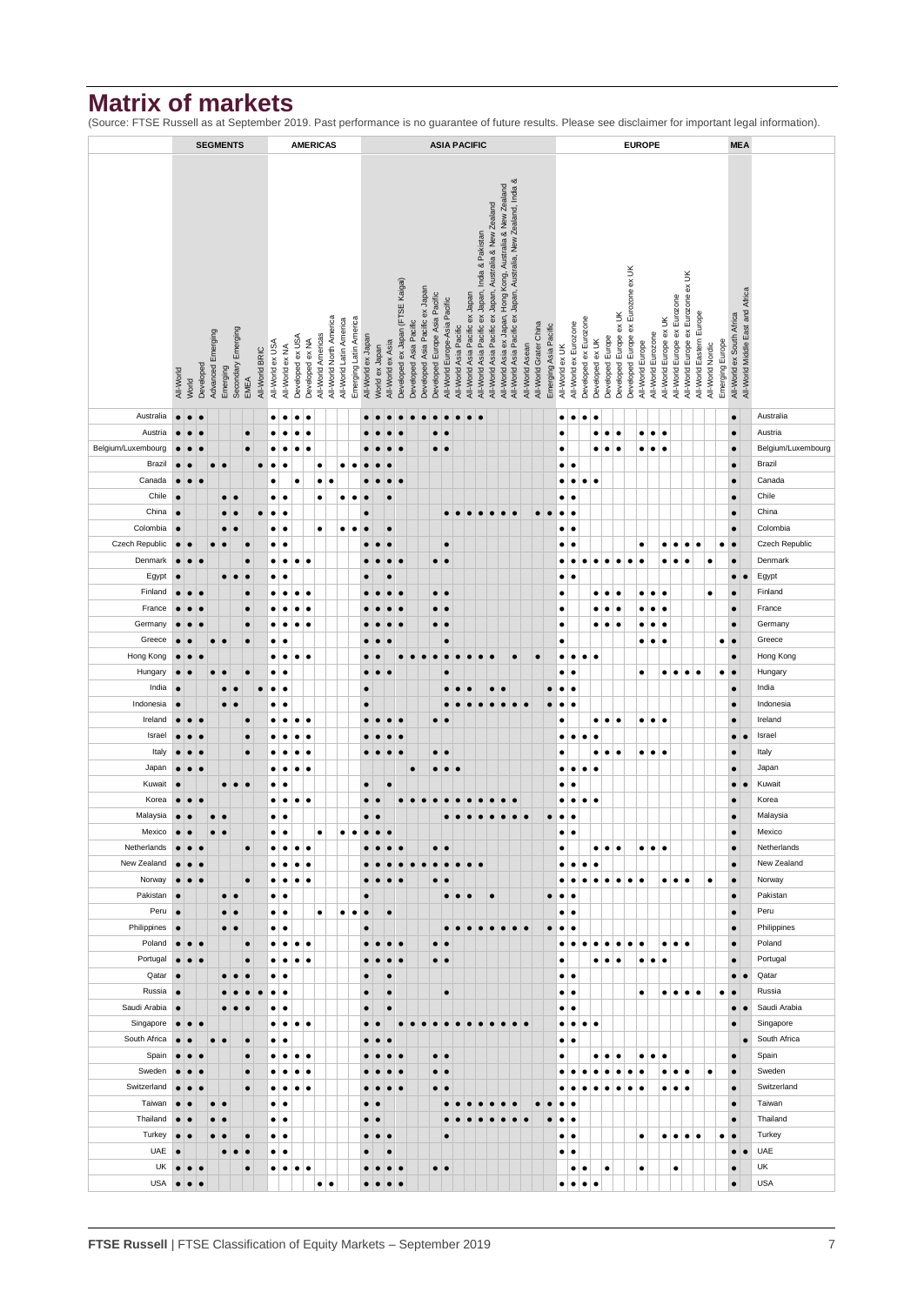#### **For more information about our indexes, please visit ftserussell.com.**

© 2019 London Stock Exchange Group plc and its applicable group undertakings (the "LSE Group"). The LSE Group includes (1) FTSE International Limited ("FTSE"), (2) Frank Russell Company ("Russell"), (3) FTSE Global Debt Capital Markets Inc. and FTSE Global Debt Capital Markets Limited (together, "FTSE Canada"), (4) MTSNext Limited ("MTSNext"), (5) Mergent Inc. ("Mergent"), (6) FTSE Fixed Income LLC ("FTSE FI"), and (7) The Yield Book Inc ("YB"). All rights reserved.

FTSE Russell® is a trading name of FTSE, Russell, FTSE Canada, MTSNext, Mergent, FTSE FI, and YB. "FTSE®", "Russell®", "FTSE Russell®" "MTS®", "FTSE4Good®", "ICB®", , Mergent® , "The Yield Book®" and all other trademarks and service marks used herein (whether registered or unregistered) are trademarks and/or service marks owned or licensed by the applicable member of the LSE Group or their respective licensors and are owned, or used under licence, by FTSE, Russell, FTSE Canada, MTSNext, Mergent, FTSE FI or YB.

FTSE International Limited is authorised and regulated by the Financial Conduct Authority as a benchmark administrator.

All information is provided for information purposes only. Every effort is made to ensure that all information given in this publication is accurate, but no responsibility or liability can be accepted by any member of the LSE Group nor their respective directors, officers, employees, partners or licensors for any errors or for any loss from use of this publication or any of the information or data contained herein.

No member of the LSE Group nor their respective directors, officers, employees, partners or licensors: (a) make any claim, prediction, warranty or representation whatsoever, expressly or impliedly, either as to the results to be obtained from the use of the FTSE Russell Indexes or the fitness or suitability of the Indexes for any particular purpose to which they might be put;

(b) provide investment advice and nothing in this document should be taken as constituting financial or investment advice, nor

(c) make any representation regarding the advisability of investing in any asset. A decision to invest in any such asset should not be made in reliance on any information herein.

Indexes cannot be invested in directly. Inclusion of an asset in an index is not a recommendation to buy, sell or hold that asset. The general information contained in this publication should not be acted upon without obtaining specific legal, tax, and investment advice from a licensed professional.

No part of this information may be reproduced, stored in a retrieval system or transmitted in any form or by any means, electronic, mechanical, photocopying, recording or otherwise, without prior written permission of the applicable member of the LSE Group. Use and distribution of the LSE Group index data and the use of their data to create financial products require a licence from FTSE, Russell, FTSE Canada, MTSNext, Mergent, FTSE FI. YB and/or their respective licensors.